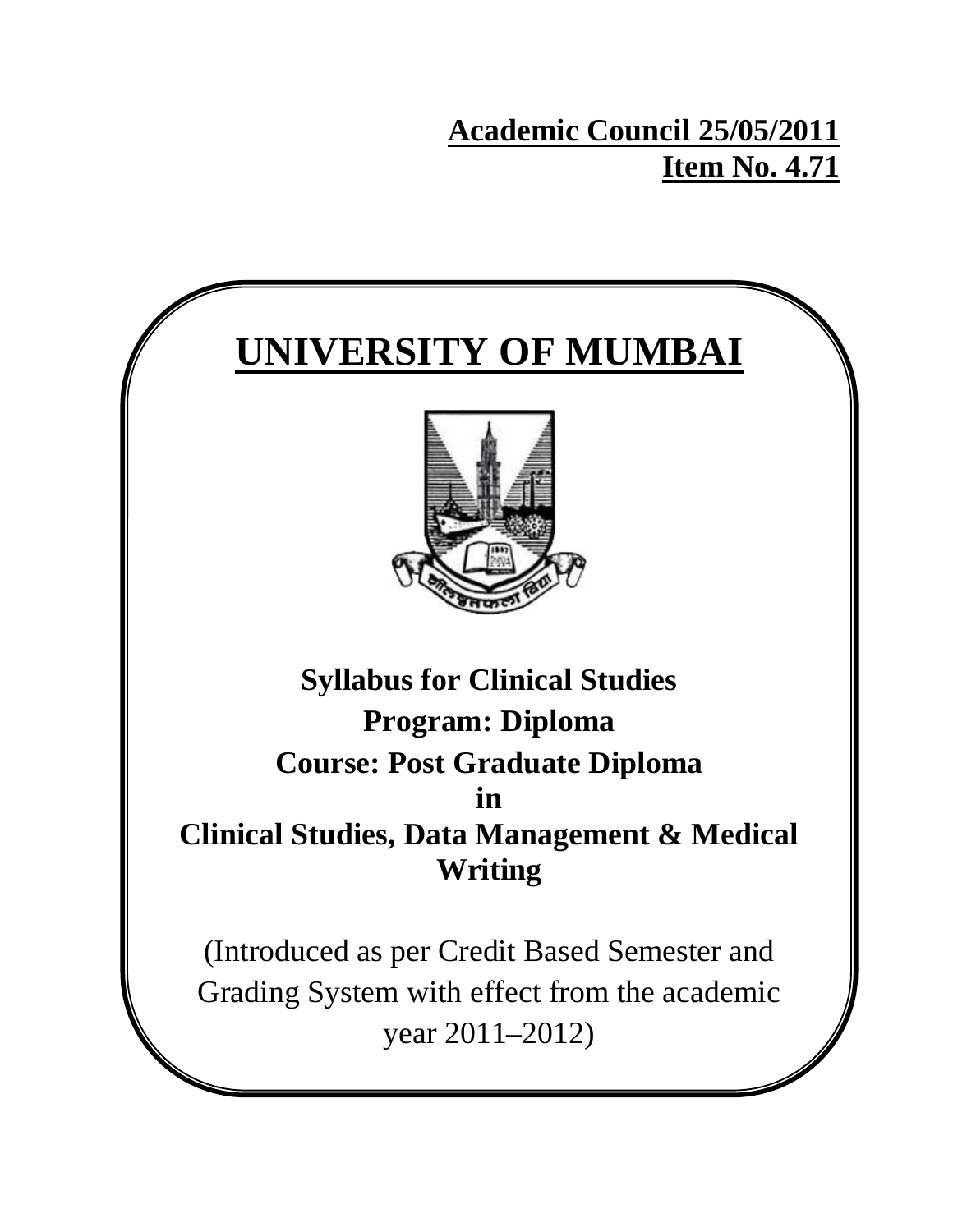| $\mathbf 0$ | <b>Title</b>                    | Post Graduate Diploma in Clinical Studies, Data<br>Management and Medical Writing             |
|-------------|---------------------------------|-----------------------------------------------------------------------------------------------|
| $\mathbf 0$ | Eligibility                     | Bachelor Degree in Life Science or Biotechnology<br>or Chemistry or Statistics                |
| $\bf{R}$    | <b>Duration of the Course</b> : | One Year (Full Time)                                                                          |
| $\bf{R}$    | <b>Fee Structure</b>            | Rs. 30000/-                                                                                   |
| $\bf{R}$    | <b>Intake Capacity</b>          | 40 Students                                                                                   |
| $\bf{R}$    | <b>Teacher Qualifications :</b> | Completed Course in Clinical Studies and Experts<br>from Clinical Research or Pharma industry |

**R** *Standard of Passing* :

- a. Candidate who secures minimum 50% marks in each paper be declared to have passed the examination in that subject.
- b. A candidate who fails to secure 50% marks in a paper will be allowed to reappear in that paper.
- c. Candidate can carry forward at his/her option the marks in the paper in which he/she has passed, in such a case student is entitled for award of class.
- d. Candidate who secures a minimum of 50% marks in each paper and an aggregate of 60% and above marks on the whole shall be declared to have passed the examination in the First Class.
- e. Candidate who secures a minimum of 50% marks in each paper and an aggregate of 70% and above marks on the whole shall be declared to have passed the examination in First Class with Distinction.

| <i>Medium of Instruction</i> : English |                                   |
|----------------------------------------|-----------------------------------|
| Field Visit                            | : Clinical Research Organizations |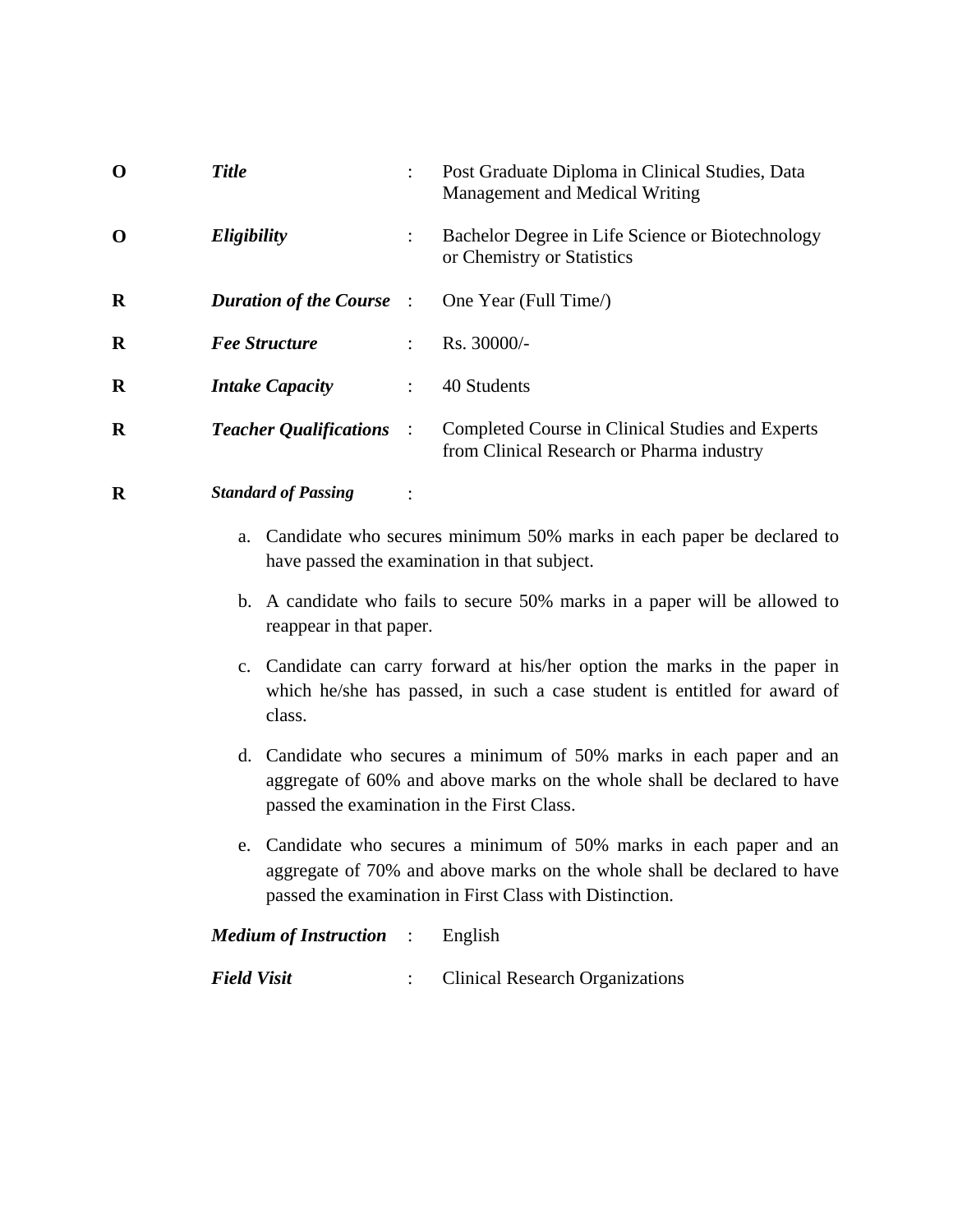# **Syllabus for Post Graduate Diploma**

**in Clinical Studies, Data Management and Medical Writing Scheme of Examination** 

| <b>PAPER</b> | <b>TITLE OF PAPER</b>                       | <b>MAXIMUM</b><br><b>MARKS</b> | <b>MINIMUM</b><br><b>MARKS</b> | Credits    | <b>PAPER</b><br><b>CODE</b> |
|--------------|---------------------------------------------|--------------------------------|--------------------------------|------------|-----------------------------|
|              | Clinical Pharmacology                       | 100                            | 50                             | 8 Credits  | PGDCS001                    |
| $\mathbf{I}$ | Good Practices &<br>Regulations             | 100                            | 50                             | 8 Credits  | PGDCS002                    |
| III          | <b>Clinical Trial Process</b>               | 100                            | 50                             | 8 Credits  | PGDCS003                    |
| IV           | Drug Safety &<br>Pharmacovigilance          | 100                            | 50                             | 8 Credits  | PGDCS004                    |
| V            | Data Management &<br><b>Medical Writing</b> | 100                            | 50                             | 8 Credits  | PGDCS005                    |
| VI           | <b>Management Skills</b>                    | 100                            | 50                             | 8 Credits  | PGDCS006                    |
|              | <b>TOTAL</b>                                | 600                            | 300                            | 48 Credits |                             |

*(All papers include theory, viva, project and case studies)* 

## **Syllabus for Post Graduate Diploma**

**in Clinical Studies, Data Management and Medical Writing** 

| Paper I   | <b>Clinical Pharmacology</b>         |
|-----------|--------------------------------------|
| Paper II  | Good Practices & Regulations         |
| Paper III | <b>Clinical Trial Process</b>        |
| Paper IV  | Drug Safety & Pharmacovigilance      |
| Paper V   | Data Management & Medical<br>Writing |
| Paper VI  | <b>Management Skills</b>             |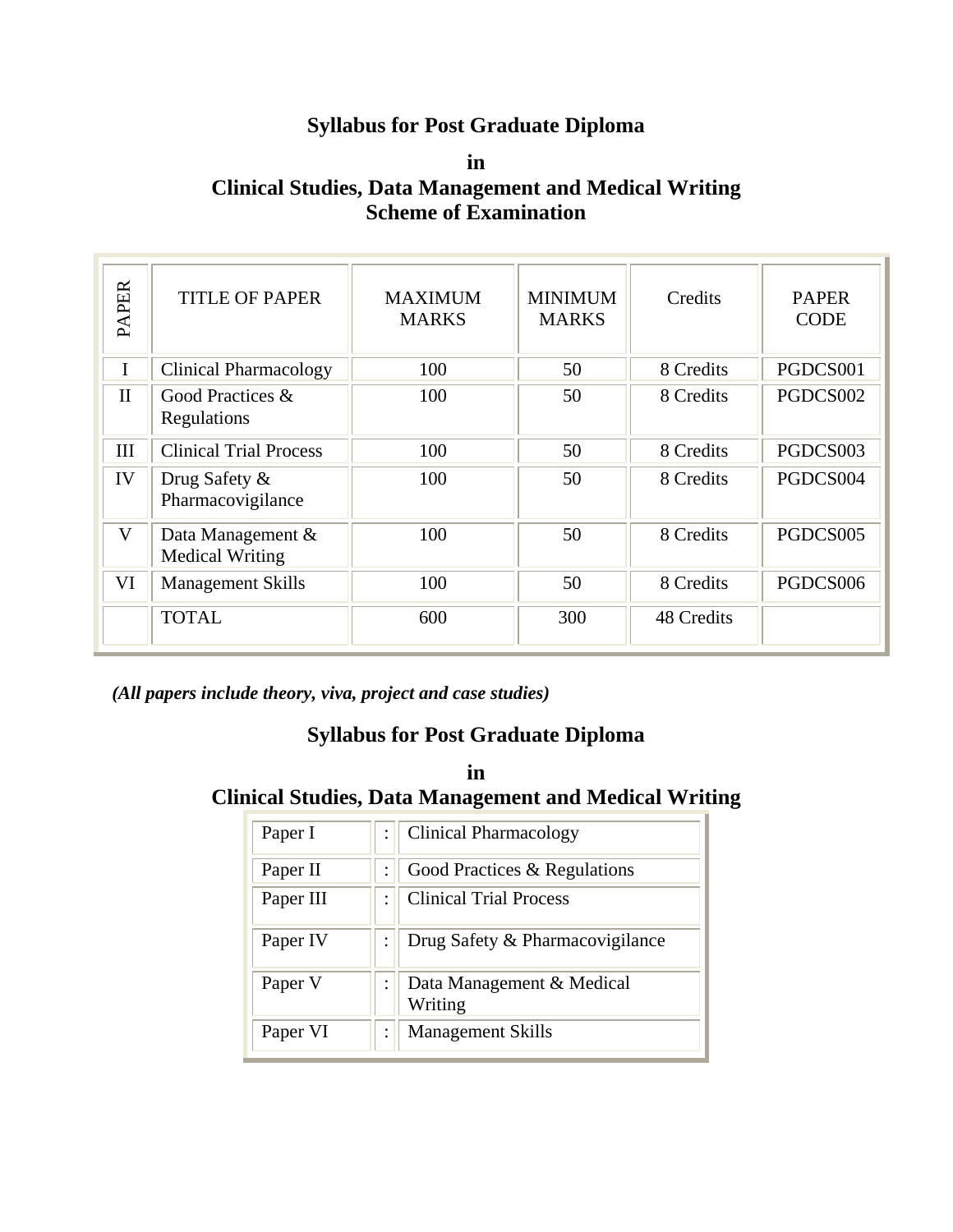- 1. **Pharmaceutical Industry & globalization** –Overview, Opportunities & Career options in Clinical Research
- 2. **Pharmacy**  Physico-Chemical properties of drugs, different drug dosage forms, Formulation development and manufacture of drugs.
- 3. **Therapeutics** Principles of Management & Drug Therapy
- 4. **Pharmacokinetics** Absorption, bioavailability, distribution, metabolism protein binding, excretion, placental and blood brain barrier
- 5. **Pharmacodynamics** Mechanism of drug action, receptors, agonists, antagonists, side effects and adverse events
- 6. **Toxicology** Acute, Sub-acute and Chronic Toxicity, Mutagenicity, Teratogenecity, Oncogenicity and effects on fertility
- 7. **BA/BE Studies** Bioavailability and Bioequivalence Methods and Procedures, regulatory requirements, planning & design, Protocol/ CRF outline, QA & QC, Drug accountability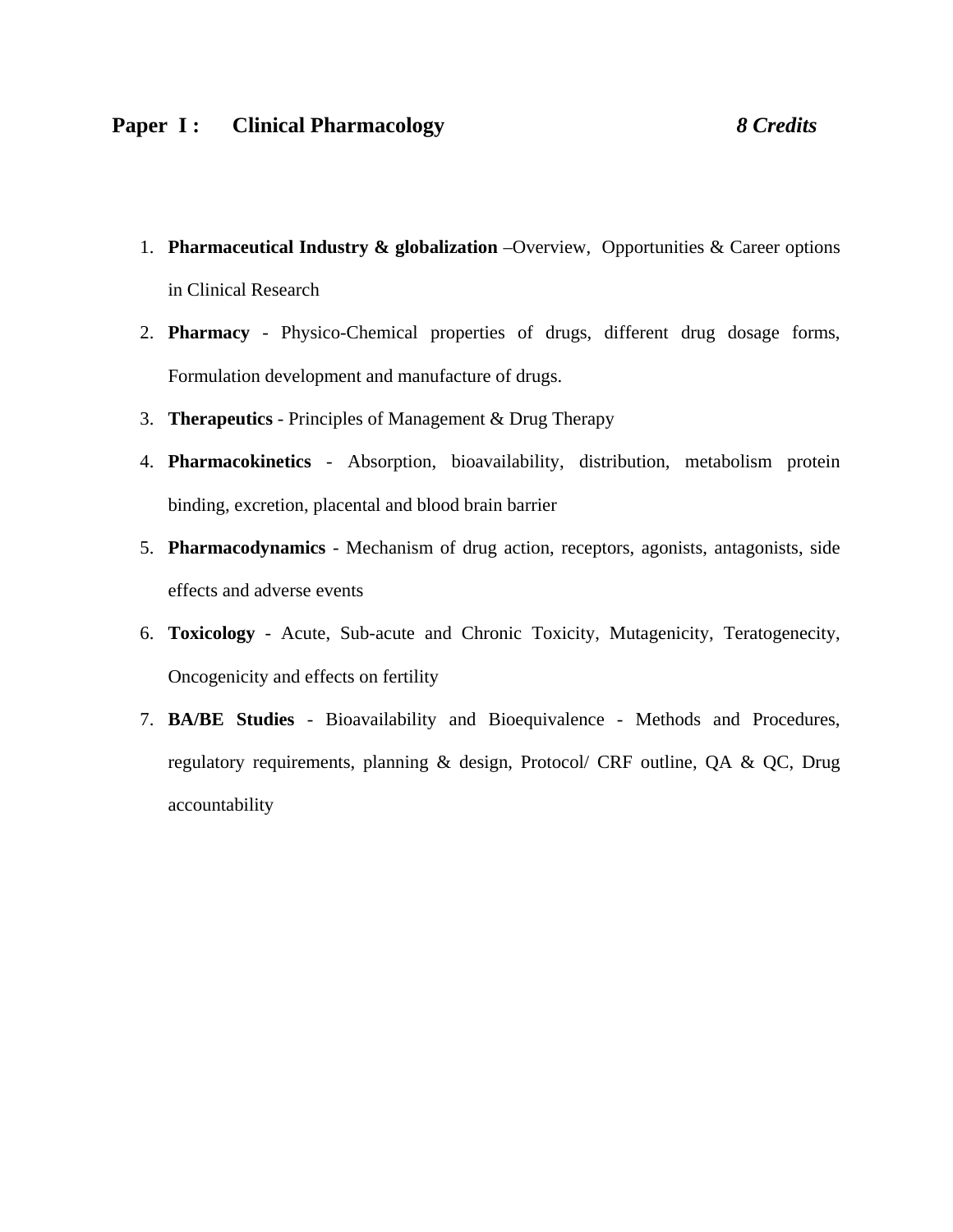### **Paper II : Good Practices & Regulations** *8 Credits*

GMP GLP ICH GCP Ethics in Clinical Research Regulation in India : Drugs and Cosmetics Act, Schedule 'Y', Quality in Regulatory Context, Patent laws **USFDA :** History, Structure & Function, Code of Federal Regulation **EMEA :** History, Structure & Function, Regulations **JAPAN :** History, Structure & Function **ICMR :** Overview

### **Paper III : Clinical Trial Process** *8 Credits*

- **1. Responsibilities of Stakeholders** : Sponsors, Investigators, CROs, Monitors
- **2. Clinical Trial Design**
- **3. Clinical Trial Phase I**
- **4. Clinical Trial Phase II**
- **5. Clinical Trial Phase III**
- **6. Clinical Trial Phase IV**
- **7. Essential Documents in Clinical Trials** : SOP, Protocol , Investigator Brochure, Master Files, Informed Consent Forms, Case Record Form
- 8. **Managements of Clinical Trials** Investigator's Meeting, Project management, Patient Recruitment & Retention, Trial Monitoring, Drug Resource and supplies
- 9. **Trial Budget, Audit and Inspection**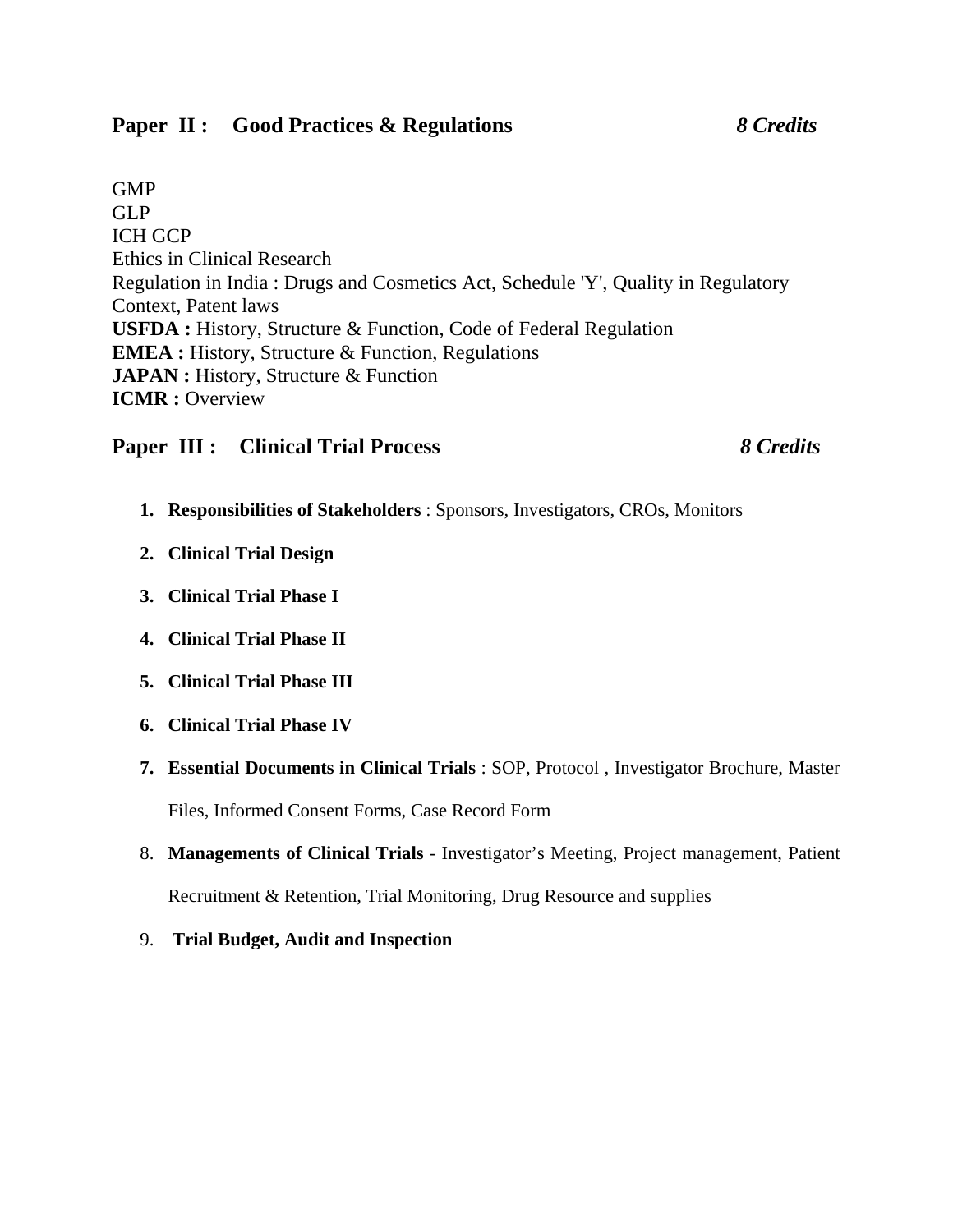- 1. **Principles of Pharmacovigilance :** Importance; National & International Programs; Methods
- 2. **Principles of Pharmacovigilance :** ADR; Assessment; Medication errors, Signal detection; Risk assessments
- 3. **Drug Dictionaries**: Coding & Tools
- 4. **Regulatory Guidelines :** ICH, EMEA, USFDA, Sch. 'Y'
- 5. **Drug Safety** : PSURs; Package inserts

### **Paper V : Data Management & Medical Writing** *8 Credits*

- 1. **Bio-Statistics : Descriptive Statistics :** Data Types; Collection; Sampling, Compilation; Tables & Graphs, Measures of Central Tendency, Measures of variation
- 2. **Bio-Statistics : Analytical Statistics :** Overview, hypothesis testing in CR
- 3. **Clinical Data Management** : Principles of CDM, Data Entry, Queries & Data Clarification, Softwares in CDM
- 4. **Medical Writing :** Literature Search & Medical Articles, Contract writing, Publication, Abstracts, Bibliography, Clinical Study Reports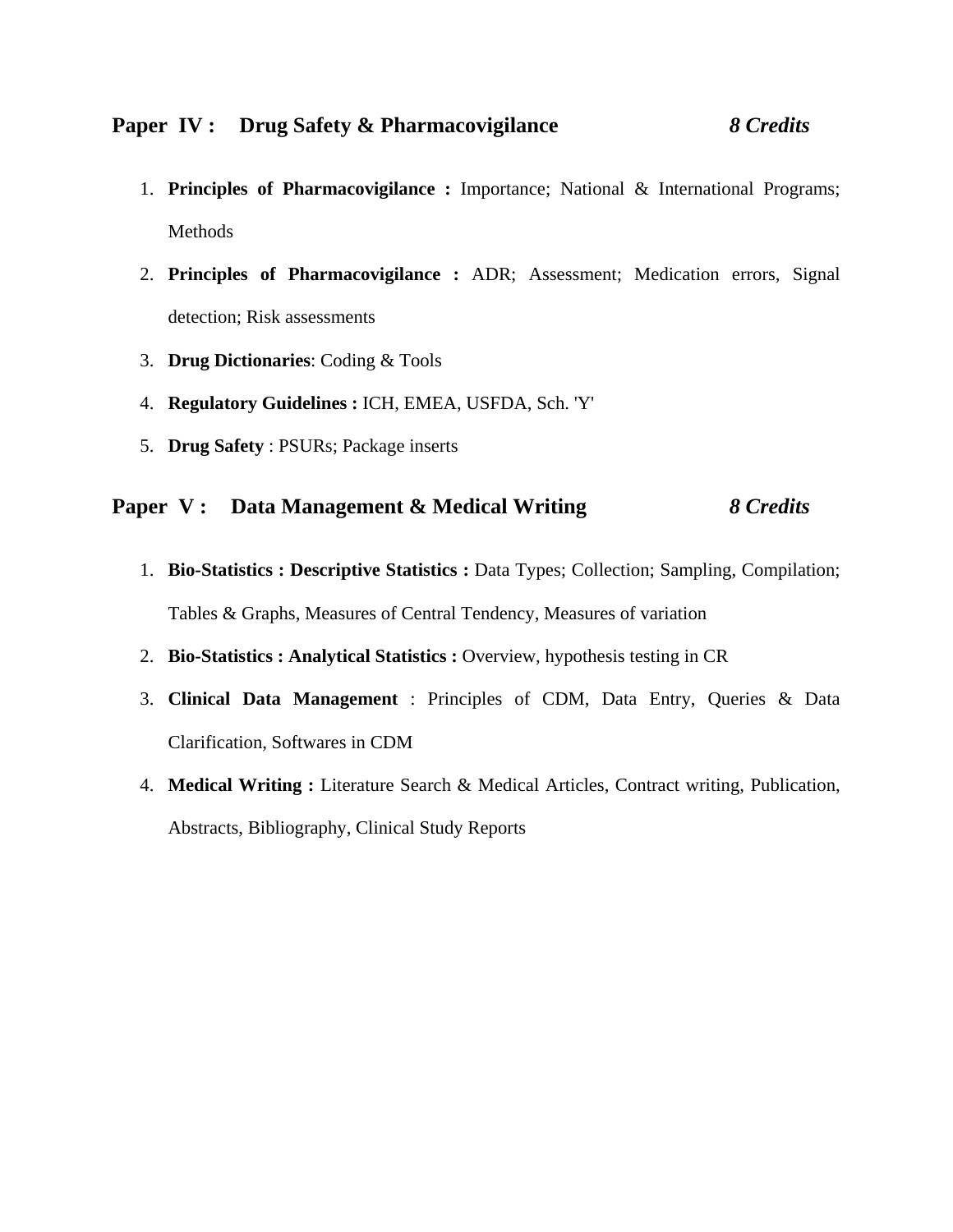### **Paper VI Management Skills** *8 Credits*

- 1. **Principles of Management**
- 2. **Management & relevance to CR**
- 3. **Introduction to Organization behavior**
- 4. **Introduction to Marketing**
- 5. **Introduction to Business environment**
- 6. **Aptitude Tests** 
	- Language & Vocabulary
	- Spelling
	- Comprehension
	- Numerical
	- Reading

### 7. **Effective communication skills**

- Process
- Types/Barriers
- Business Language writing
- E-mail writing
- Report writing
- 8. **Public speaking**
- 9. **Presentation skills**
- 10. **Self Management & People Skills** 
	- SWOT, Self Motivation
	- Emotional Intelligence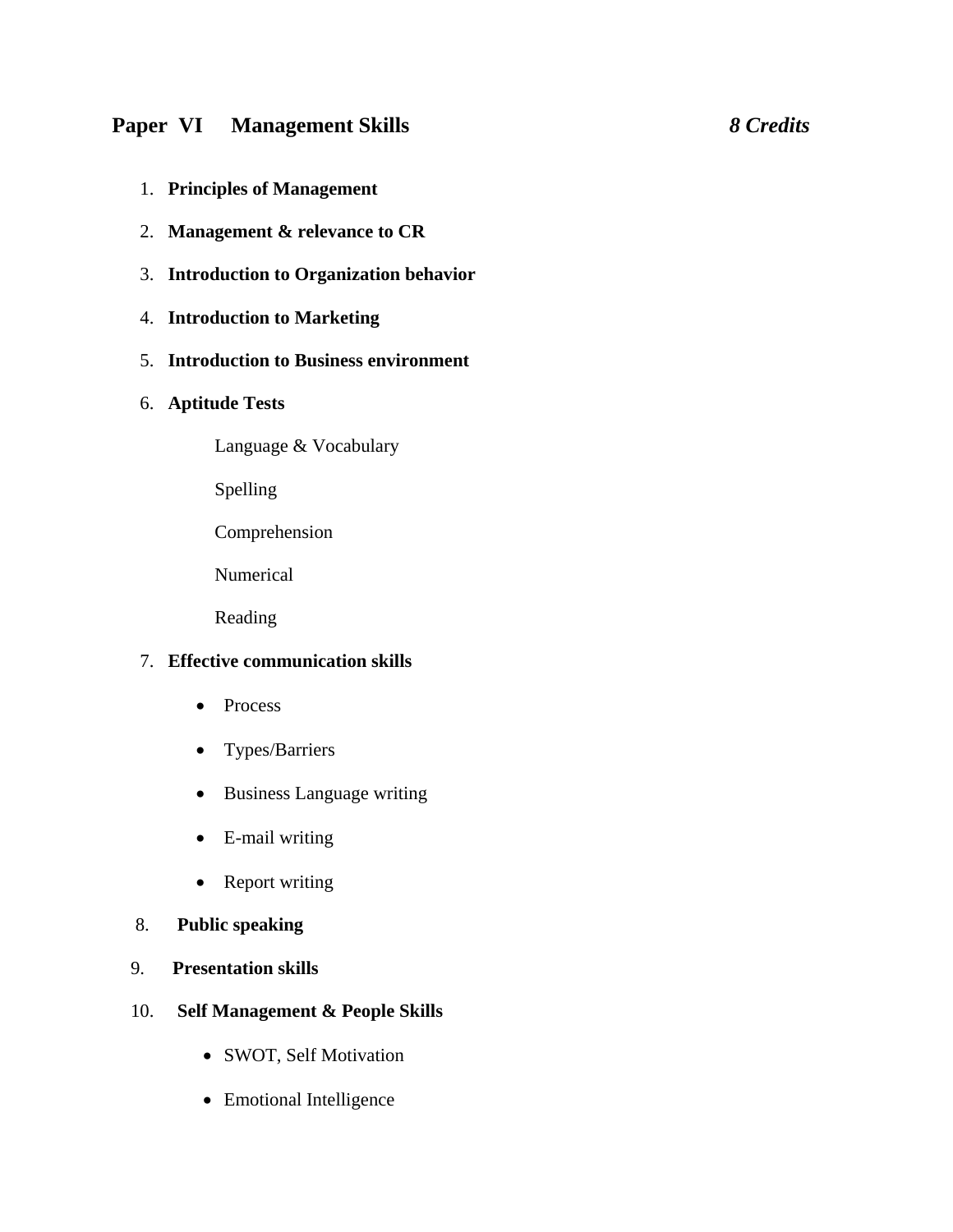- Being Assertive
- Working together- team member
- Time management
- Managing conflicts
- Developing Leadership skills
- Creativity & Innovation
- Cross cultural skills
- 11. **Corporate etiquettes & workplace behavior**
- 12**. Developing Personal Impact**
- 13**. Interviews Skills and etiquettes & mock sessions through FAQs.**
- 14. **Group Discussions**
- 15**. Writing compelling CV and covering letter**

### **List of Reference Books :**

- 1. Research in education by J W Best and J V Khan Prentice Hall of India, New Delhi (1995).
- 2. Pharmaceutical Statistics by Sanford Bolton, Marcel Dekker, New York, USA, Informa Healthcare; 4 edition (October 17, 2003).
- 3. Elementary Statistical Quality Control, Volume 25, Burr, I. W. (1979), New York: Marcel Dekker, Inc.
- 4. Managing the clinical drug development process, C. Nardi, Marcel Dekker, New York, USA (1991).
- 5. Basic managerial skills for all by E H Mcgrath, Prentice Hall of India, N.Delhi (2002).
- 6. Organizational Behavior, John W Newstrom, Keith Davis, Tata McGraw Hill, New Delhi (2002)